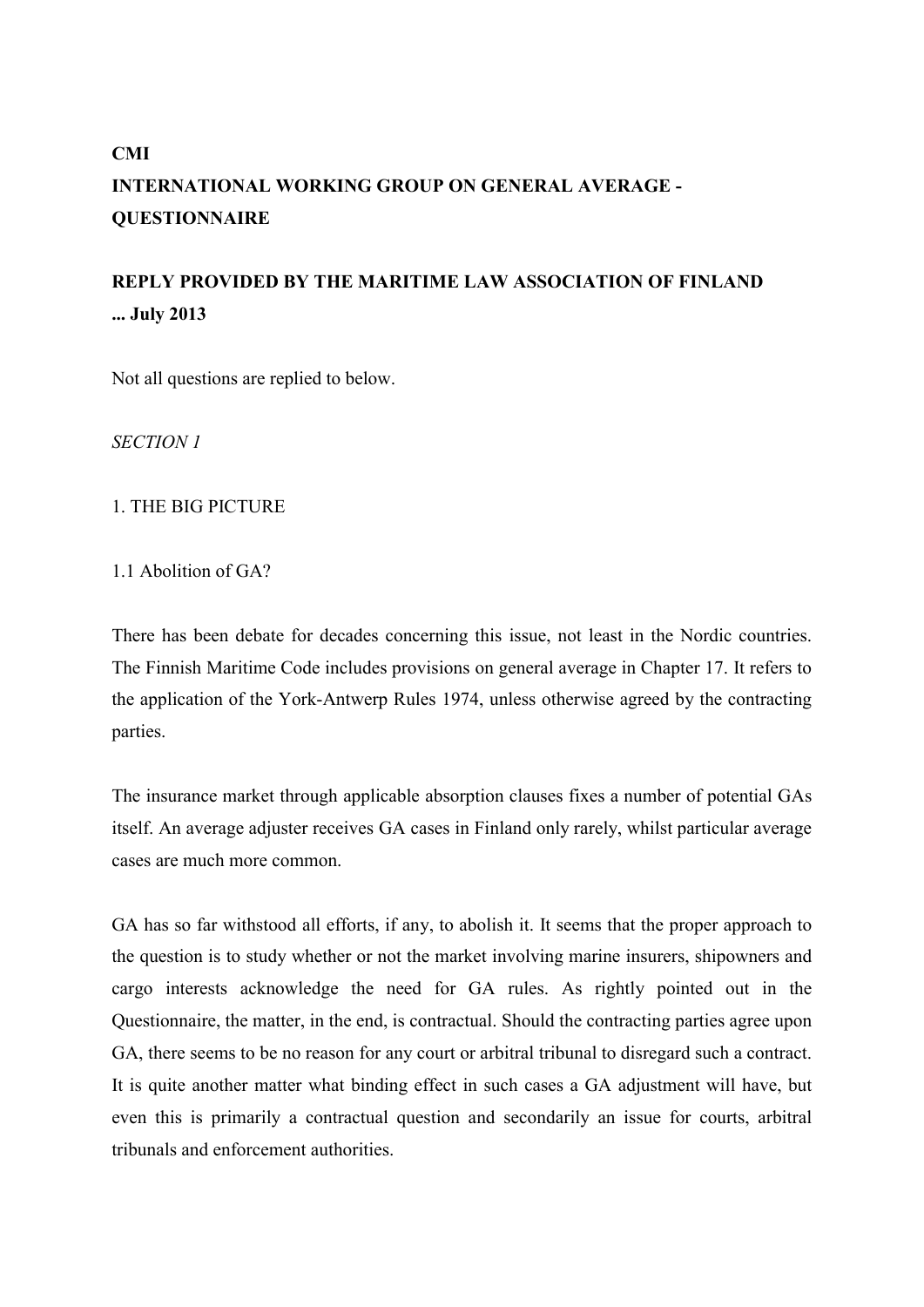Therefore, it is neither necessary nor possible to state clearly whether GA should be abolished or not. The market will have to decide on this matter and as long as GA rules are applied, there is reason for the CMI to uphold and, from time to time, reassess the substantive rules within GA. The market will either "suffocate" GA or keep it alive.

## 1.2.

The GA rules might be an impediment at least outside the application of absorption clauses where the shipowner/his insurer has not properly prepared the documentation. In large cases the necessity to extensively supplement relevant documentation is time consuming and may seriously delay the release of cargo and the final GA adjustment. Another impediment might arise in cases of GA for ro-ro and similar ships. The large number of containers, trailers and other means for consolidating goods creates serious obstacles for speedy solutions. This can possibly be corrected by modernising the YAR. More simple alternatives should be found than what is at present possible under any version of the YAR. Some kind of simplified procedure could be thought of, including a review of what documentation is really necessary for average adjusters.

We have not thought of any completely new areas for GA (though a return to earlier versions of the YAR will be discussed later).

## 2. THE ROTTERDAM RULES

We do not fully see the problem referred to in this question. Article 84 is all-decisive and the exemptions in article 15 and 16 together with article 17(3)(o) from the carrier's liability will refer such cases to GA, always provided that the preconditions for GA as such are satisfied.

The word "Notwithstanding" is only intended to take away the carrier's obligations enumerated in articles 11, 13 and 14 of the RR and to give priority to the provisions in articles 15 and 16. "Notwithstanding" is in reality a U.S. necessity to make it perfectly clear for any judge not to confuse the priority order of the respective provisions in the RR.

Concerning article 84 of the RR, one problem might be the fact that this article is not as extensive as article 24 of the Hamburg Rules. The latter article reads as follows: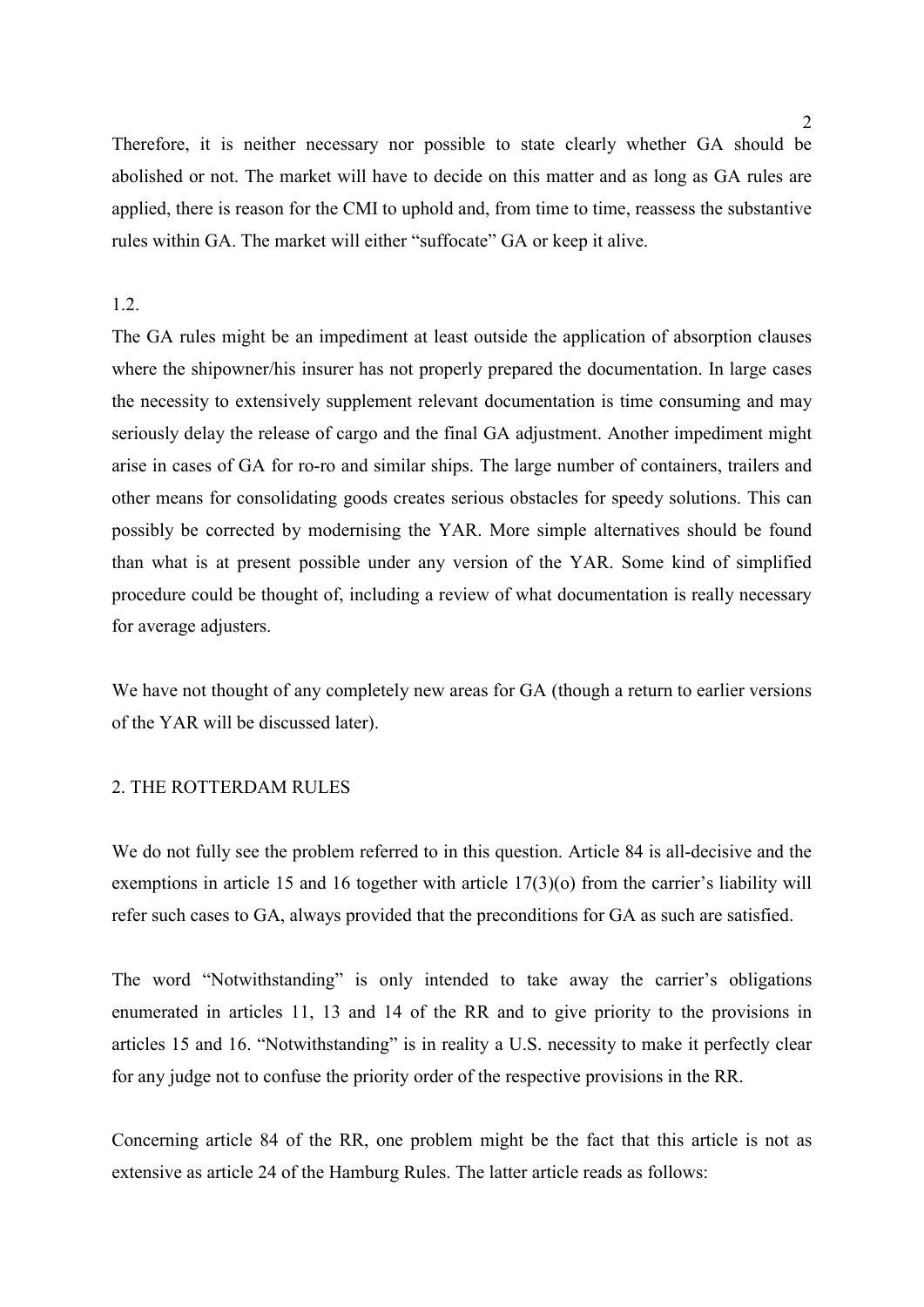"1. Nothing in this Convention shall prevent the application of provisions in the contract of carriage by sea or national law regarding the adjustment of general average.

2. With the exception of Article 20, the provisions of this Convention relating to the liability of the carrier for loss of or damage to the goods also determine whether the consignee may refuse contribution in general average and the liability of the carrier to indemnify the consignee in respect of any such contribution made or any salvage paid."

The above cited paragraph 2 clarifies the position more than the RR in cases where carrier liability would exist and in relation to GA. It can also be read together with letter D of the YAR. Article 20 paragraph 2 of the Hamburg Rules probably represents the Nordic approach to this matter, even without en explicit codified provision, on the basis of the *Faste Jarl* judgment (Norwegian Supreme Court, Rt. 1993.965).

It might be a possibility to weigh up whether an "article 20.2 - the Hamburg Rules" could be considered as an additional standard clause in contracts of carriage and also in bills of lading or sea waybills or in corresponding electronic transport records now that the RR have omitted to repeat this provision. To include such a clarification in GA rules may or may not be an appropriate solution.

Undeniably, the omission of the "nautical fault" exemption from the Rotterdam Rules might make GA adjustment less necessary or less meaningful than under the Hague and Hague-Visby Rules, but on the other hand it might be that the concept of "nautical fault" is perhaps construed narrowly in many jurisdictions meaning that the difference between old regimes and the new regime (=RR) is not as dramatic as it seems at first sight.

With the above-mentioned Hamburg-interpretation in mind it could in addition well be a correct solution in collision cases with equal blame that the owner could recover 50 % of any GA contribution due from the cargo carried on that owner's ship. Similarly, loss of or damage to the goods carried is not a GA occurrence, but additional measures might be, such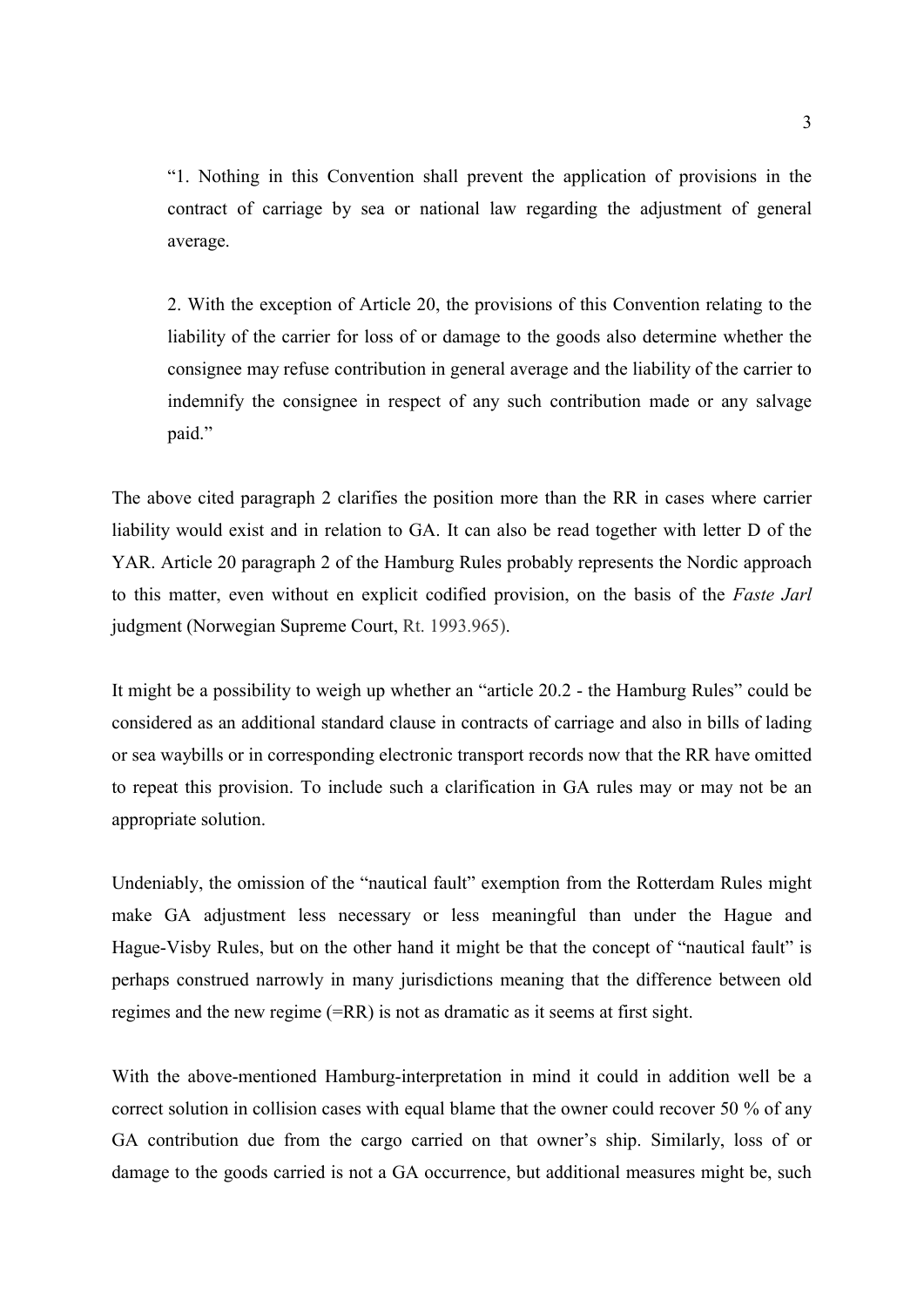as the ship taking into a port of refuge. Again, a clarification in the contract of carriage might be a solution, but as above, it might not be totally out of place to consider the YAR to be the clarifying source.

## 3. DEFINITIONS

It is common practice in international conventions to include definitions, cf. article 1 of the RR. Definitions might be helpful in the YAR as well, but the difficulty will be where to draw the line concerning the number of definitions.

#### 4. SCOPE

As mentioned above, simplified formalities for reaching a GA adjustment are necessary in today's shipping in order to save time and expense. This is particularly true of container and ro-ro ships and consolidated shipments.

## 6. DISPUTE RESOLUTION

It is recommended that the future YAR should provide for ADR alternatives guided by average adjusters.

## 7. ENFORCEMENT

This question has partly to do with necessary documentation in the first place. Again, without the possibility at this stage to provide concrete solutions, simplification of procedure is important. The question in subsection b) can be referred to a recommended standard issued by the CMI, but does not have to be included in the YAR.

## 8. ABSORPTION CLAUSES

There is no need to include specific text in the YAR relating to absorption clauses. GA is based on contract in any case with full freedom for the contracting parties to decide upon the way of risk division and outside the scope of applicable mandatory provisions. That said, an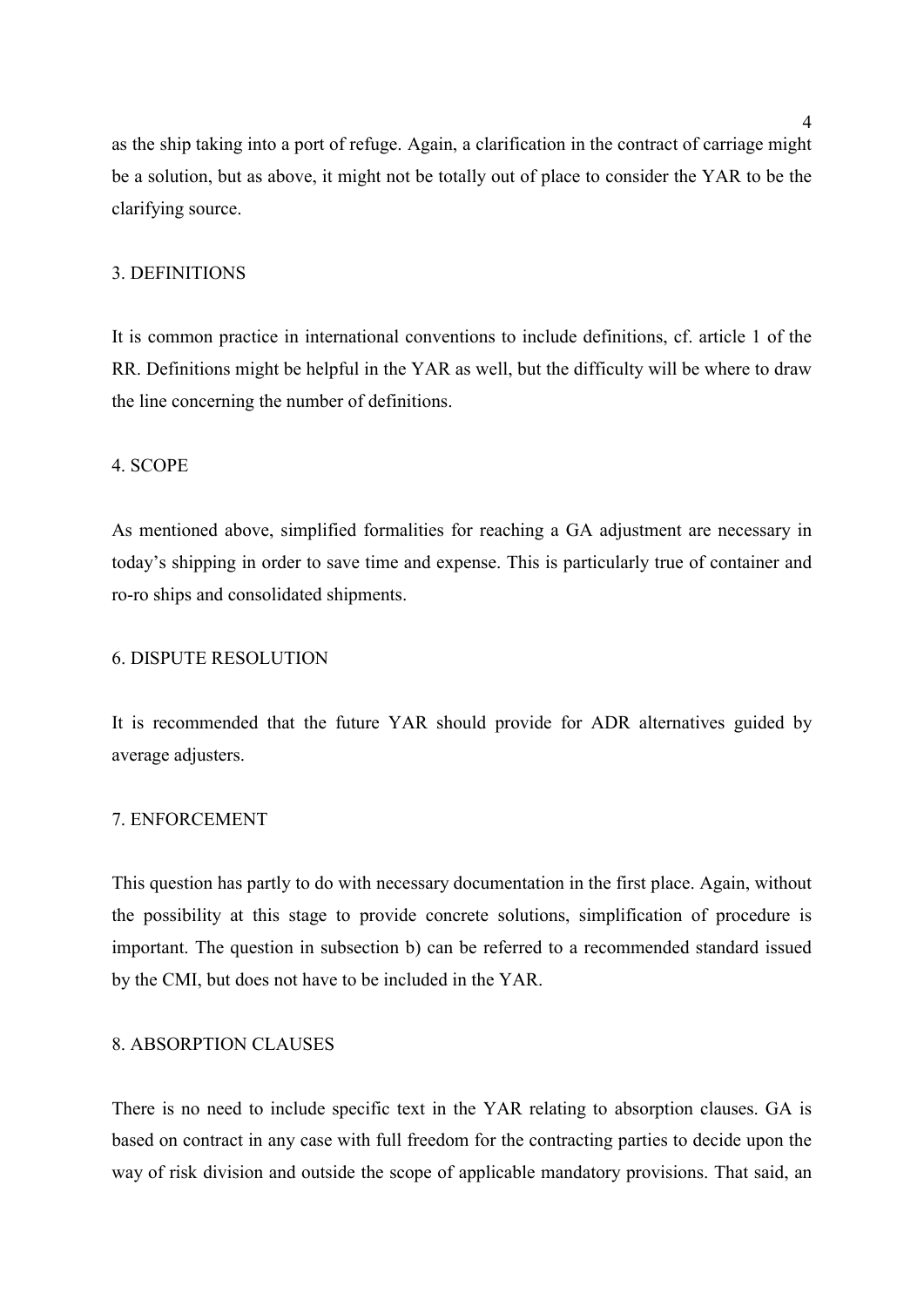increased use of absorption clauses could address many of the current complexities related to GA.

## 9. PIRACY

Piracy, and especially piracy in Somalia, has proven to be a challenge in GA The ransom amounts and ancillary costs have caused problems for all parties, but in particular for cargo interest who are typically outside any negotiations on these matters.

That said, the concrete situations related to ransom and piracy might vary considerably and it may be dangerous to define some kind of factual standard giving rise to GA. The best solution is probably to decide upon the status of ransom paid in casu and, for that, the general rule describing GA in the YAR is appropriate.

It s another matter that various jurisdictions might consider the payment of ransom as illegal, but it seems not to make much difference once the ransom has been paid. A party that has executed such payment in order to save the common adventure should have the benefit of sharing such a cost through GA, provided that an in casu discretion leads to a true GA in accordance with the YAR.

## *SECTION 2*

#### 1. RULE OF INTERPRETATION

Notwithstanding the priorities, there seems to be settled practice on the hierarchy of different rules. A change would perhaps not be strictly necessary, but it would clearly promote uniformity in application of the YAR.

## 2. RULE PARAMOUNT

The word "reasonable" would obviously be interpreted in casu, but what is unreasonable would possibly itself be connected with a fairly high threshold. No change is necessary.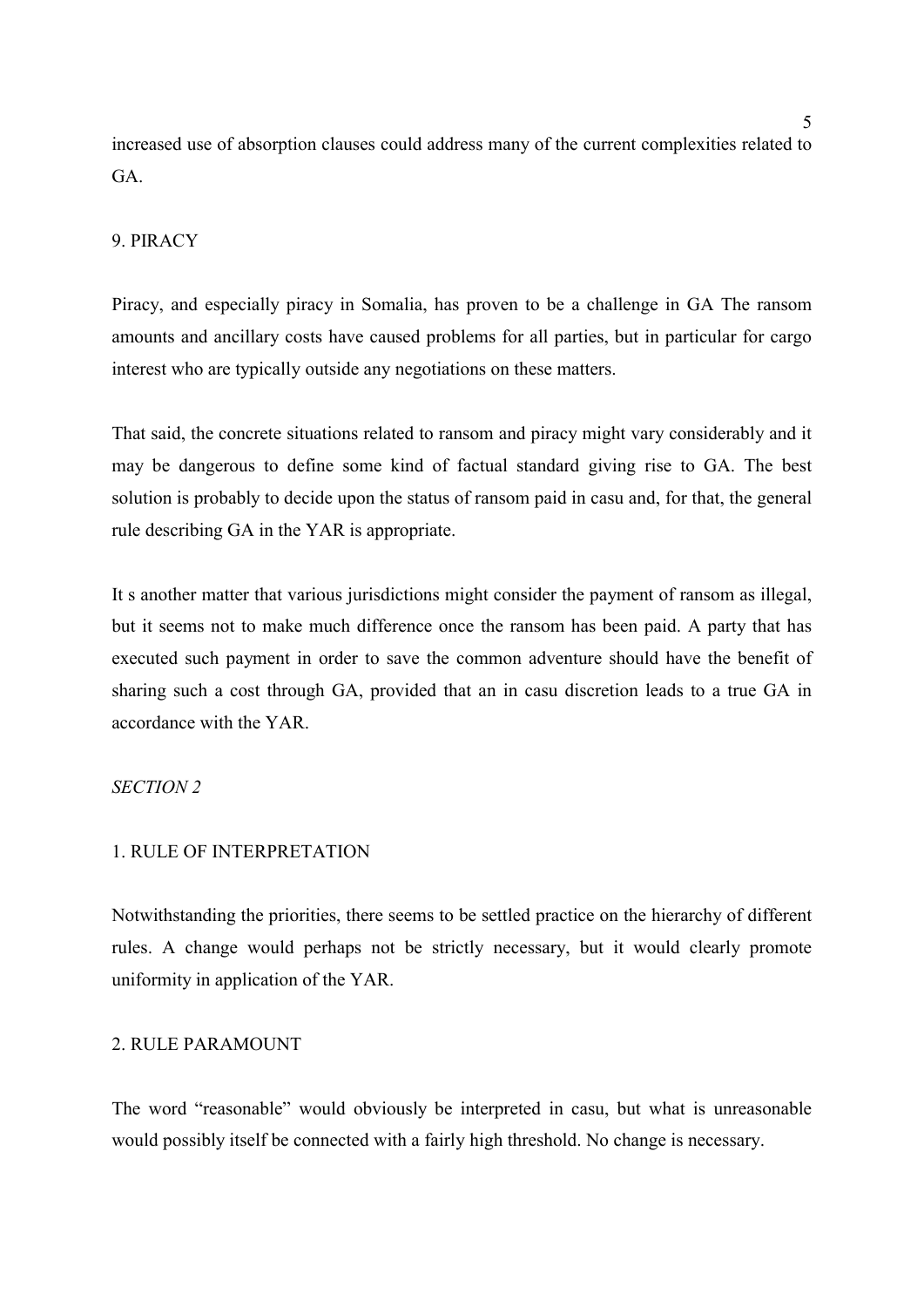## 3. RULE C

To cover loss of market is not only a matter of principle, but it is also a matter of practical concern. How would one show "loss of market" in a kind of summary dealing with a great number of issues in a GA adjustment procedure? Loss of market is in general an uncertain concept in liability issues, and it is not any simpler matter in GA. It is not recommended to include loss of market under GA.

#### SECTION 4

#### 6. RULE VI

Salvage by nature covers both the ship, the cargo and, indirectly, the freight at risk. Salvage remuneration must be divided one way or another. It would seem natural that salvage, which often represents a significant share of the GA costs, is retained as an integral part of the GA system, like in the 1994 YAR. Attention needs to be given to the distribution between the vessel and other interests, though. Could perhaps a Rule Paramount be considered to prevent the disproportionate re-apportioning of salvage in individual cases?

## 10. RULE X

The proposed additions under 10.1 and 10.2 of the Questionnaire are supported.

## 11. RULE XI

11.1. The port of refuge concept in the YAR is an integral part of the GA system, much as salvage is. Covering wages and maintenance of the crew in the port of refuge ensures the proper treatment and handling of both ship and cargo. Here again it is proposed that the logic of the YAR 1994 is retained, but perhaps coupled with a review of acceptable costs. Some principles on accepted costs may be necessary to promote efficiency and avoid undue delays.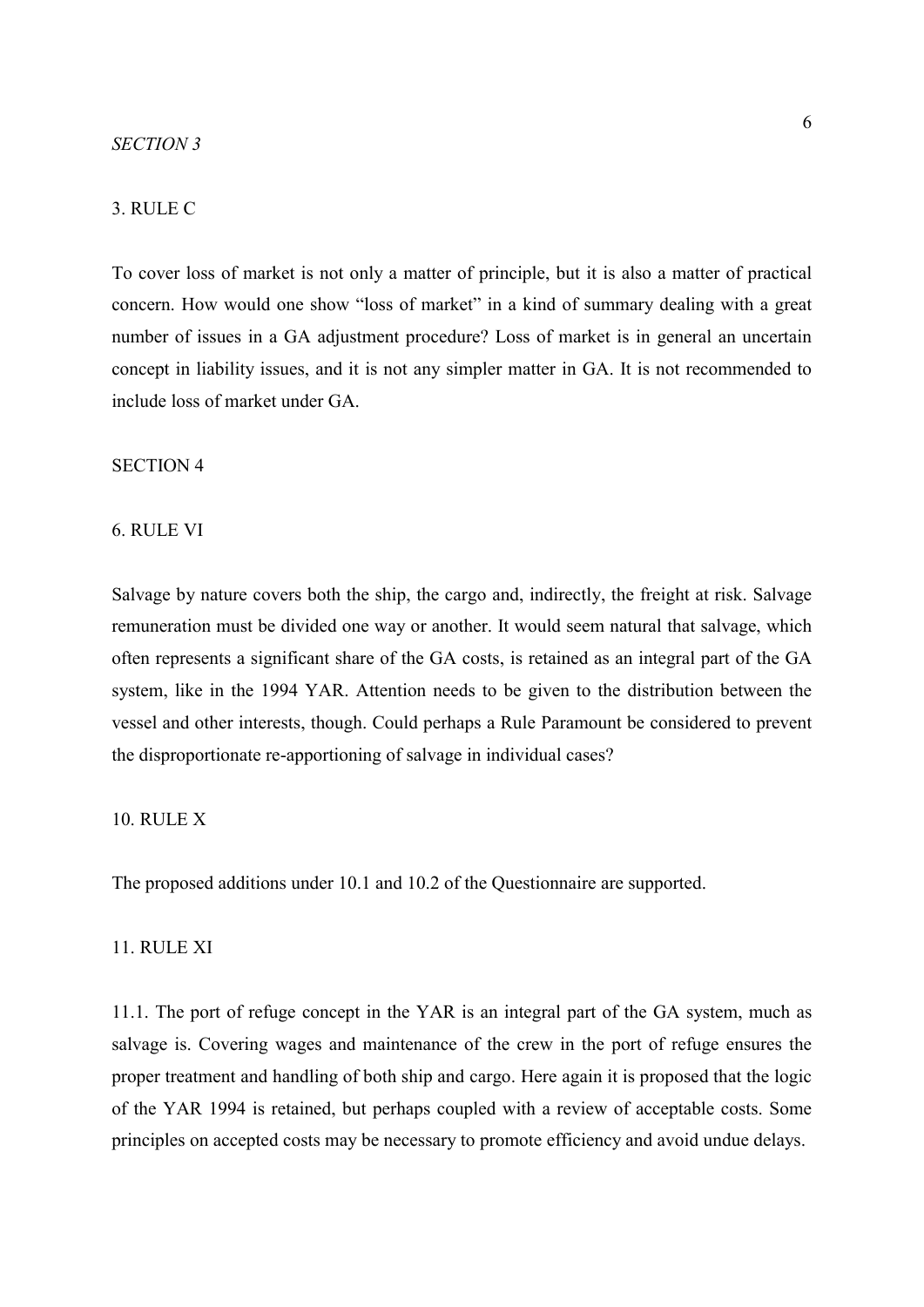11.2. There are special circumstances when entering a port of refuge and all appropriate costs would by presumption have occurred for the common safety of ship, cargo and freight at risk. All port charges that are linked to the incident should be covered by the YAR

11.5. No changes are needed.

## 16. RULE XVI

The proposed clarification is supported. The main thing is that there is a clear rule that also covers multimodal transport and the practical relation to the invoice referring to the respective cargo. The wording "at the time of delivery under the contract of carriage" is as such sufficient and it is understood in this case to cover both liner and comparable trade as well as voyage chartering. It thus covers both single mode sea carriage and multimodal carriage. No equitable addition is necessary, even if there might at times be a slight inappropriate basis for the value.

## 17. RULE XVII

17.1. It is true that low value cargo might be a problem. One example is sample cargo for receivers that might have a nominal value, but should not contribute. In principle it might be useful to have a specific provision in the YAR on disregarding low value cargo, but how would this be defined. "Low value cargo" as wording might provide a flexible rule to be decided in casu.

## 20. RULE XX

The commission rule included in the YAR 1994, but not in the YAR 2004, should be retained. There is additional commitment to deal with general average disbursements entitling to commission coverage, in turn, to be considered in GA.

## 21. RULE XXI

Interest rates are very important economic factors. A reasonable system should be found, but